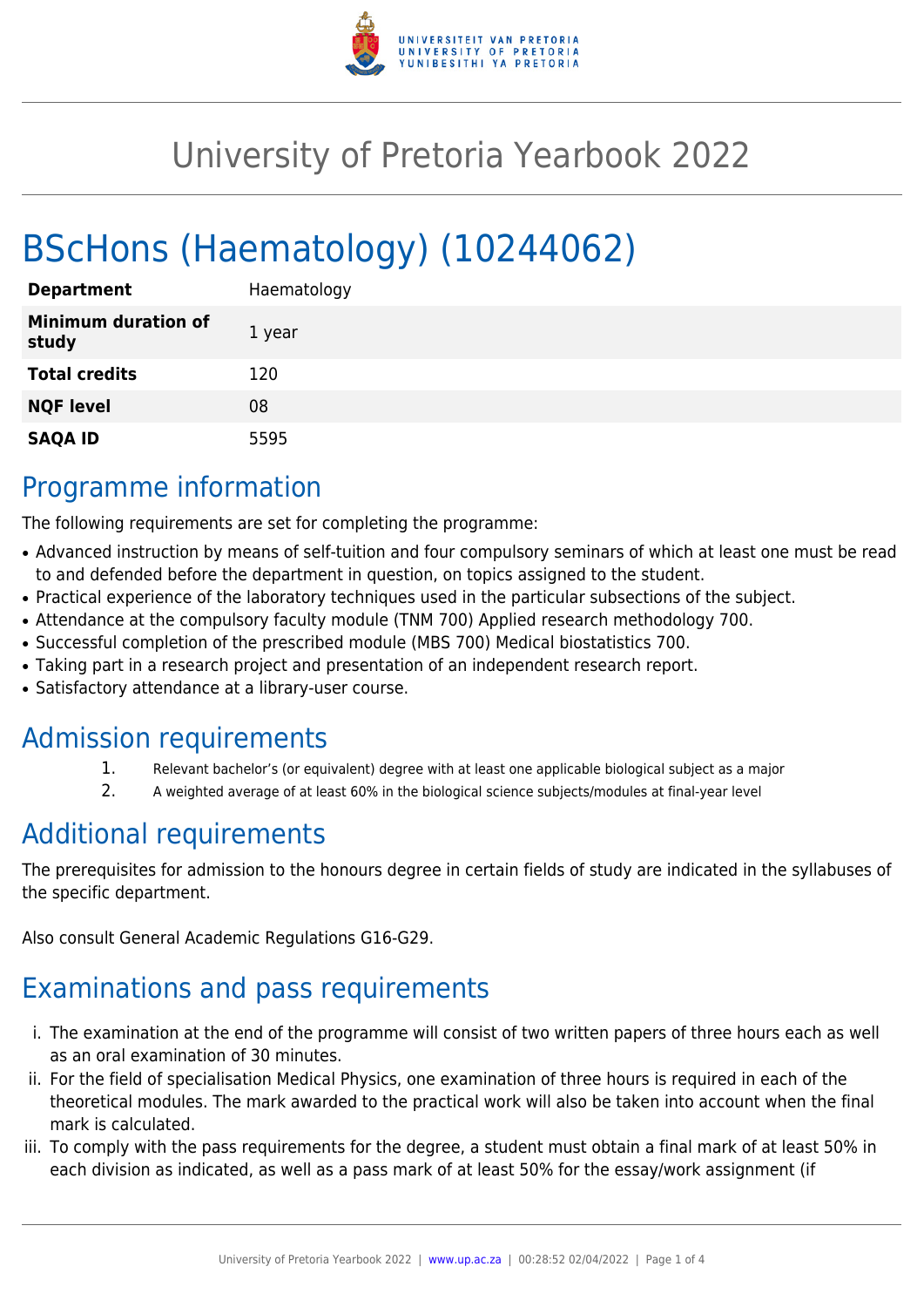

applicable). The stipulations regarding pass requirements for dissertations in the General Academic Regulations apply mutatis mutandis to essays.

iv. Also consult General Academic Regulation G.18 regarding Renewal of registration.

### Pass with distinction

The degree is conferred with distinction on a student who has obtained an average of at least 75% (not rounded) in the examination (written, oral, practical, etc).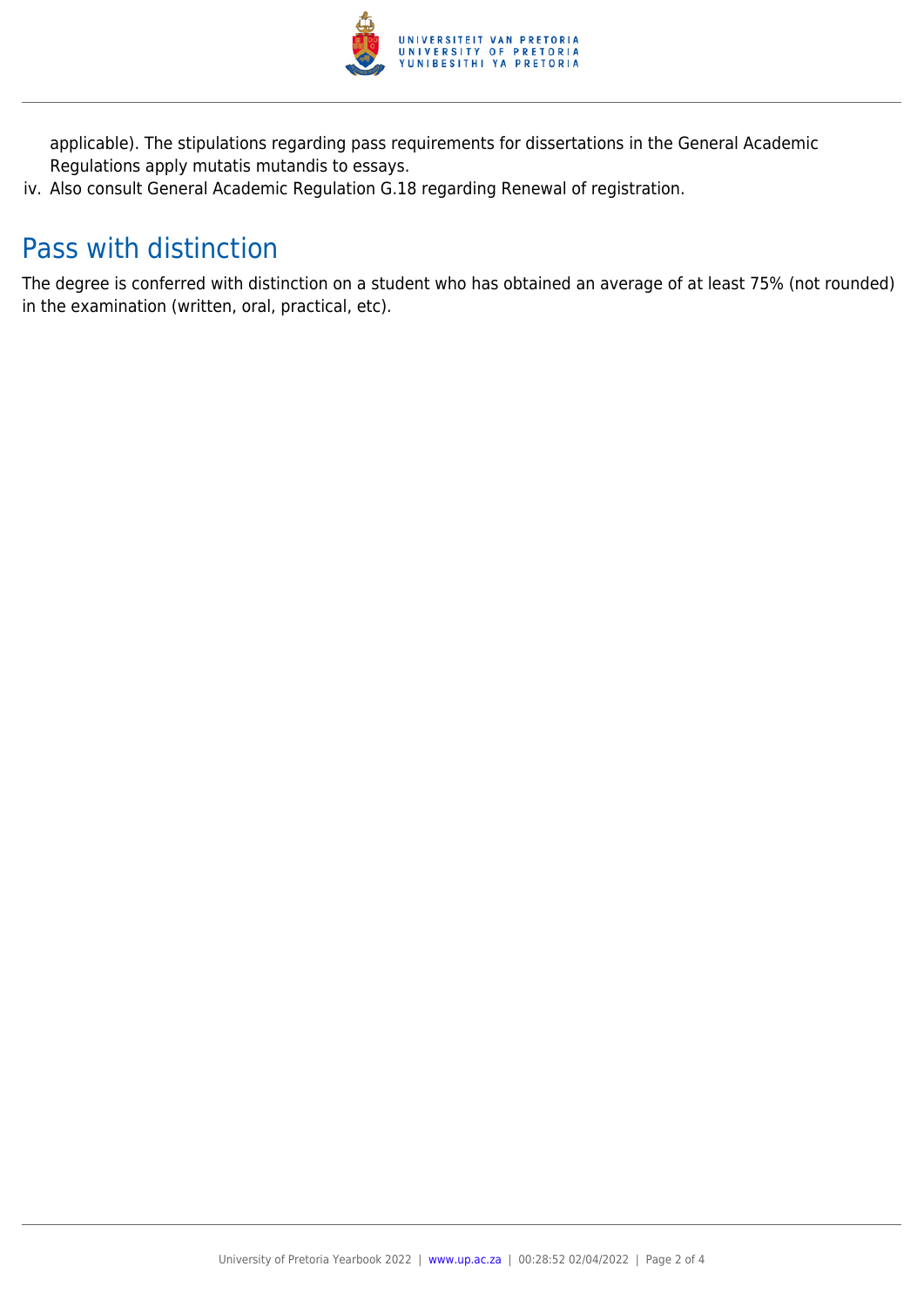

#### Curriculum: Final year

**Minimum credits: 120**

#### **Core modules**

#### **Haematology 700 (HEM 700)**

| <b>Module credits</b>         | 100.00                         |
|-------------------------------|--------------------------------|
| <b>NQF Level</b>              | 08                             |
| <b>Prerequisites</b>          | No prerequisites.              |
| <b>Language of tuition</b>    | Module is presented in English |
| <b>Department</b>             | Haematology                    |
| <b>Period of presentation</b> | Year                           |
| <b>Module content</b>         |                                |

This module includes 30 research credits.

#### **Medical biostatics 700 (MBS 700)**

| <b>Module credits</b>         | 20.00                          |
|-------------------------------|--------------------------------|
| <b>NQF Level</b>              | 08                             |
| <b>Contact time</b>           | 1 lecture per week             |
| <b>Language of tuition</b>    | Module is presented in English |
| <b>Department</b>             | <b>Statistics</b>              |
| <b>Period of presentation</b> | Semester 1                     |

#### **Applied research methodology 700 (TNM 700)**

| <b>Module credits</b>         | 0.00                           |
|-------------------------------|--------------------------------|
| <b>NQF Level</b>              | 08                             |
| <b>Language of tuition</b>    | Module is presented in English |
| <b>Department</b>             | <b>School of Medicine</b>      |
| <b>Period of presentation</b> | Semester 1                     |
| <b>Module content</b>         |                                |
| *Attendance module only.      |                                |

The regulations and rules for the degrees published here are subject to change and may be amended after the publication of this information.

The [General Academic Regulations \(G Regulations\)](https://www.up.ac.za/yearbooks/2022/rules/view/REG) and [General Student Rules](https://www.up.ac.za/yearbooks/2022/rules/view/RUL) apply to all faculties and registered students of the University, as well as all prospective students who have accepted an offer of a place at the University of Pretoria. On